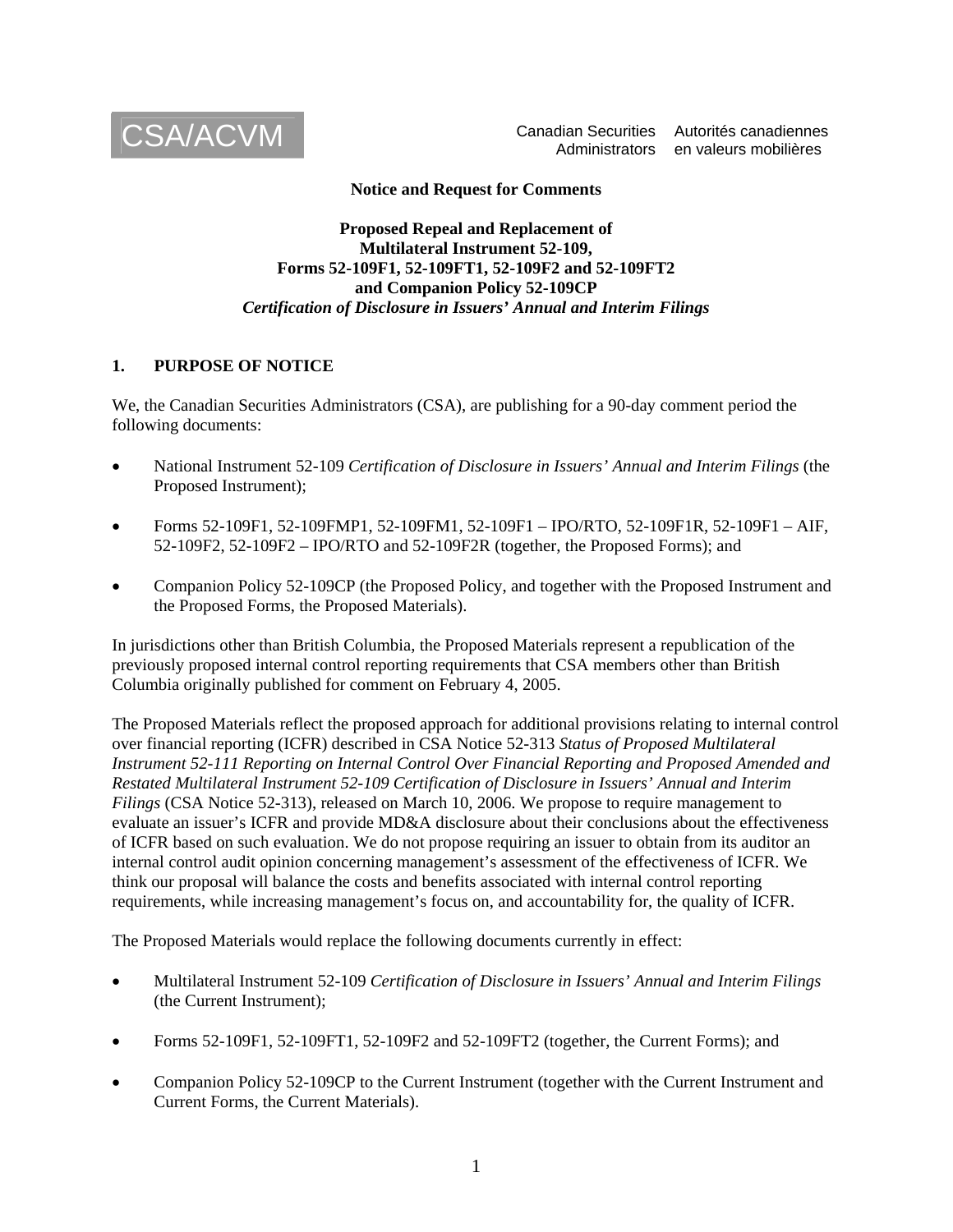The Current Instrument came into force in all CSA jurisdictions except British Columbia, Quebec and New Brunswick on March 30, 2004. The Current Instrument came into force in Quebec on June 30, 2005, in New Brunswick on July 28, 2005, and in British Columbia on September 19, 2005.

# **2. OUTLINE OF NOTICE**

- 1. Purpose of notice
- 2. Outline of notice
- 3. Publishing jurisdictions
- 4. Background
- 5. Summary of changes in the Proposed Instrument and Proposed Forms
- 6. Summary of additional guidance included in the Proposed Policy
- 7. Related instruments
- 8. Authority Ontario
- 9. Summary of written comments received by the CSA
- 10. Alternatives considered
- 11. Reliance on unpublished studies, etc.
- 12. Withdrawal of notice
- 13. Comments
- 14. Questions

Appendices

- Appendix A Summary of proposed changes to the Previously Proposed Modification of the Instrument and Previously Proposed Modification of Forms
- Appendix B List of commenters
- Appendix C Summary of comments

# **3. PUBLISHING JURISDICTIONS**

The Proposed Materials are initiatives of the securities regulatory authorities in all Canadian jurisdictions. If adopted, the Proposed Instrument and the Proposed Forms are expected to be adopted as:

• a rule in each of British Columbia, Alberta, Manitoba, Ontario, Québec, New Brunswick, Nova Scotia and Newfoundland and Labrador;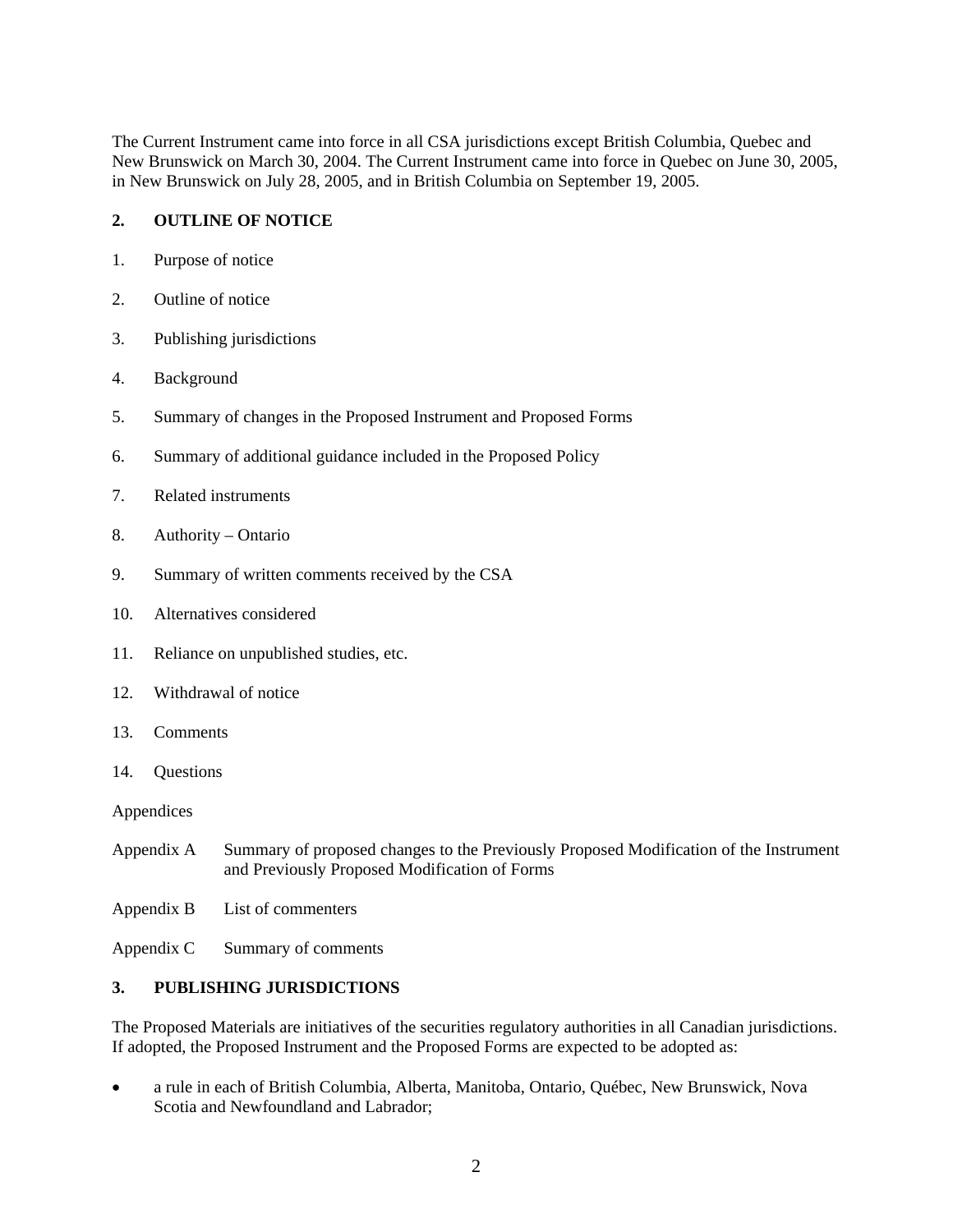- a Commission regulation in Saskatchewan;
- a policy in each of Prince Edward Island and Yukon; and
- a code in each of the Northwest Territories and Nunavut.

We expect that the Proposed Policy, if adopted, will be adopted as a policy in all Canadian jurisdictions.

# **4. BACKGROUND**

#### **Current certification requirements**

The Current Materials require an issuer's chief executive officer (CEO) and chief financial officer (CFO), or persons performing similar functions to a CEO or CFO (certifying officers), to personally certify that, among other things:

- the issuer's annual filings and interim filings do not contain any misrepresentations;
- the financial statements and other financial information in the annual filings and interim filings fairly present the financial condition, results of operations and cash flows of the issuer;
- they have designed disclosure controls and procedures (DC&P) and ICFR (or caused them to be designed under their supervision);
- they have evaluated the effectiveness of the issuer's DC&P and caused the issuer to disclose the conclusions about their evaluation in the issuer's MD&A; and
- they have caused the issuer to disclose certain changes in ICFR in the issuer's MD&A.

#### **Previously proposed internal control reporting requirements**

On February 4, 2005, members of the CSA, other than British Columbia, published for comment the following documents:

- Multilateral Instrument 52-111 *Reporting on Internal Control over Financial Reporting* (the Previously Proposed Internal Control Instrument);
- Companion Policy 52-111CP;
- Multilateral Instrument 52-109 *Certification of Disclosure in Issuers' Annual and Interim Filings* (the Previously Proposed Modification of the Instrument);
- Forms 52-109F1, 52-109FVT1, 52-109FM1, 52-109F1R, 52-109F1R AIF, 52-109F2, 52- 109FT2, 52-109FM2 and 52-109F2R (together, the Previously Proposed Modification of Forms); and
- Companion Policy 52-109CP.

Together, the Previously Proposed Internal Control Reporting Requirements.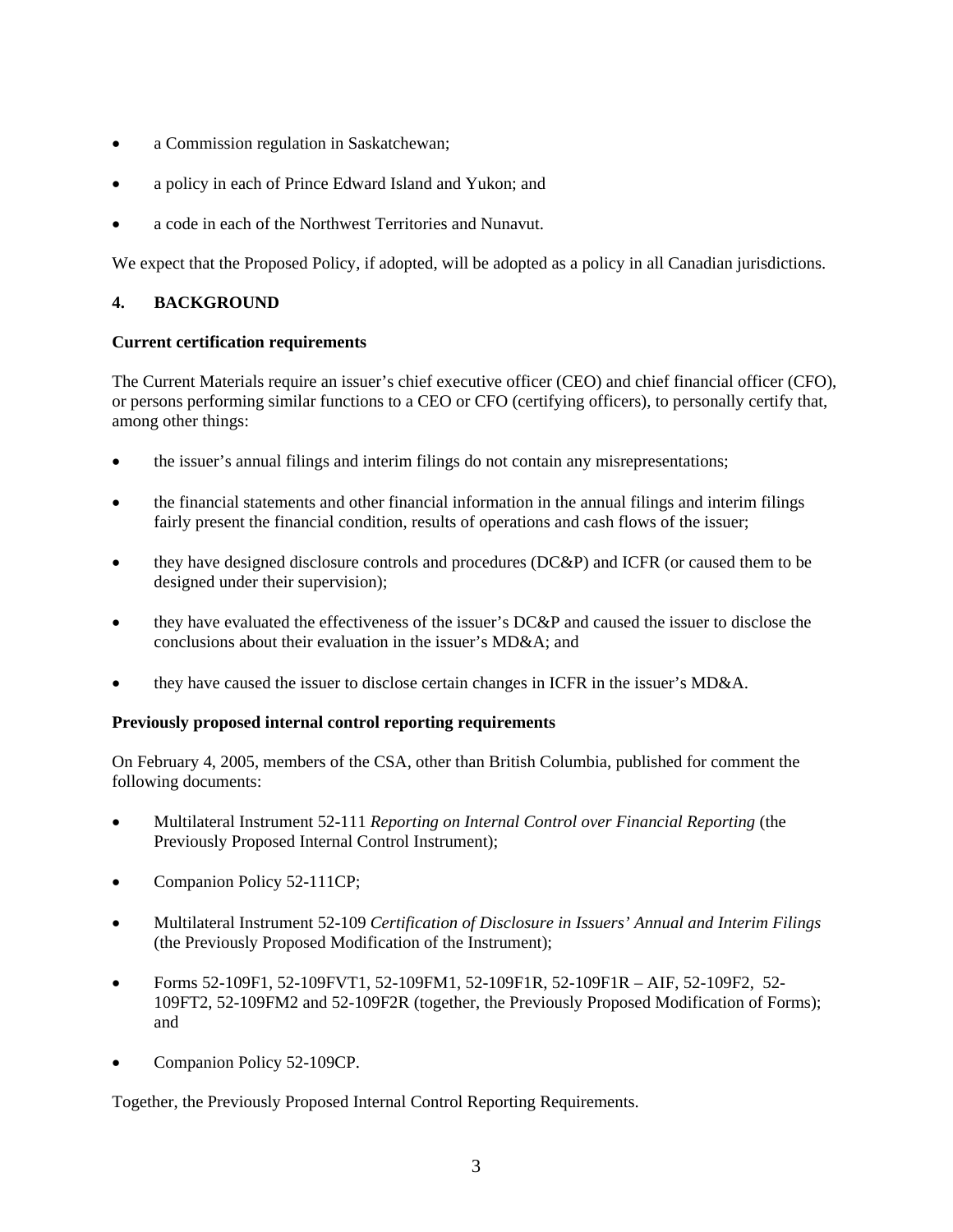The Previously Proposed Internal Control Instrument, as it was published for comment, was substantially similar to the requirements of section 404 of the *Sarbanes-Oxley Act of 2002* (the Sox 404 Rules). The Previously Proposed Internal Control Instrument would have required management of issuers other than venture issuers and investment funds to evaluate the effectiveness of the issuer's ICFR, as at the end of the issuer's financial year, against a suitable framework. In addition, it proposed requirements for an issuer other than a venture issuer or investment fund to file the following with the securities regulatory authorities:

- a report of management on its assessment of the effectiveness of the issuer's ICFR, including statements as to the effectiveness of the issuer's ICFR; and
- a report of the issuer's auditor prepared in accordance with the CICA's auditing standard for internal control audit engagements.

The British Columbia Securities Commission did not publish the Previously Proposed Internal Control Reporting Requirements for comment. It published and sought comment on its views on internal control reporting requirements under BCN 2005/08 *BCSC Comments on Proposed Multilateral Instrument 52- 111*.

## **Decision not to proceed with Previously Proposed Internal Control Reporting Requirements**

On March 10, 2006, we issued CSA Notice 52-313 updating market participants on the status of proposed requirements relating to ICFR. After extensive review and consultation, and in view of recent developments, particularly the delays and the debate underway in the U.S. over the implementation of the Sox 404 Rules, we decided not to proceed with the Previously Proposed Internal Control Reporting Requirements.

Instead, CSA Notice 52-313 proposed an approach for additional provisions relating to ICFR that is the basis for the Proposed Materials. Key features of this approach, as communicated in the notice, are the following:

- the certifying officers will be required to certify in their annual certificates that they have evaluated the effectiveness of the issuer's ICFR at the financial year end. They will also be required to certify that they have caused the issuer to disclose in its annual MD&A their conclusions about the effectiveness of ICFR at the financial year end based on their evaluation;
- the issuer's annual MD&A will include disclosure about its ICFR. This disclosure will include a description of the process for evaluating the effectiveness of the issuer's ICFR and the conclusions about the effectiveness of ICFR at the financial year end;
- the requirements will apply to all reporting issuers, other than investment funds, in all Canadian jurisdictions; and
- an issuer will not be required to obtain from its auditor an audit opinion concerning management's assessment of the effectiveness of ICFR.

The Current Materials continue to be in force in all jurisdictions. If the Proposed Materials are adopted, they will repeal and replace the Current Materials.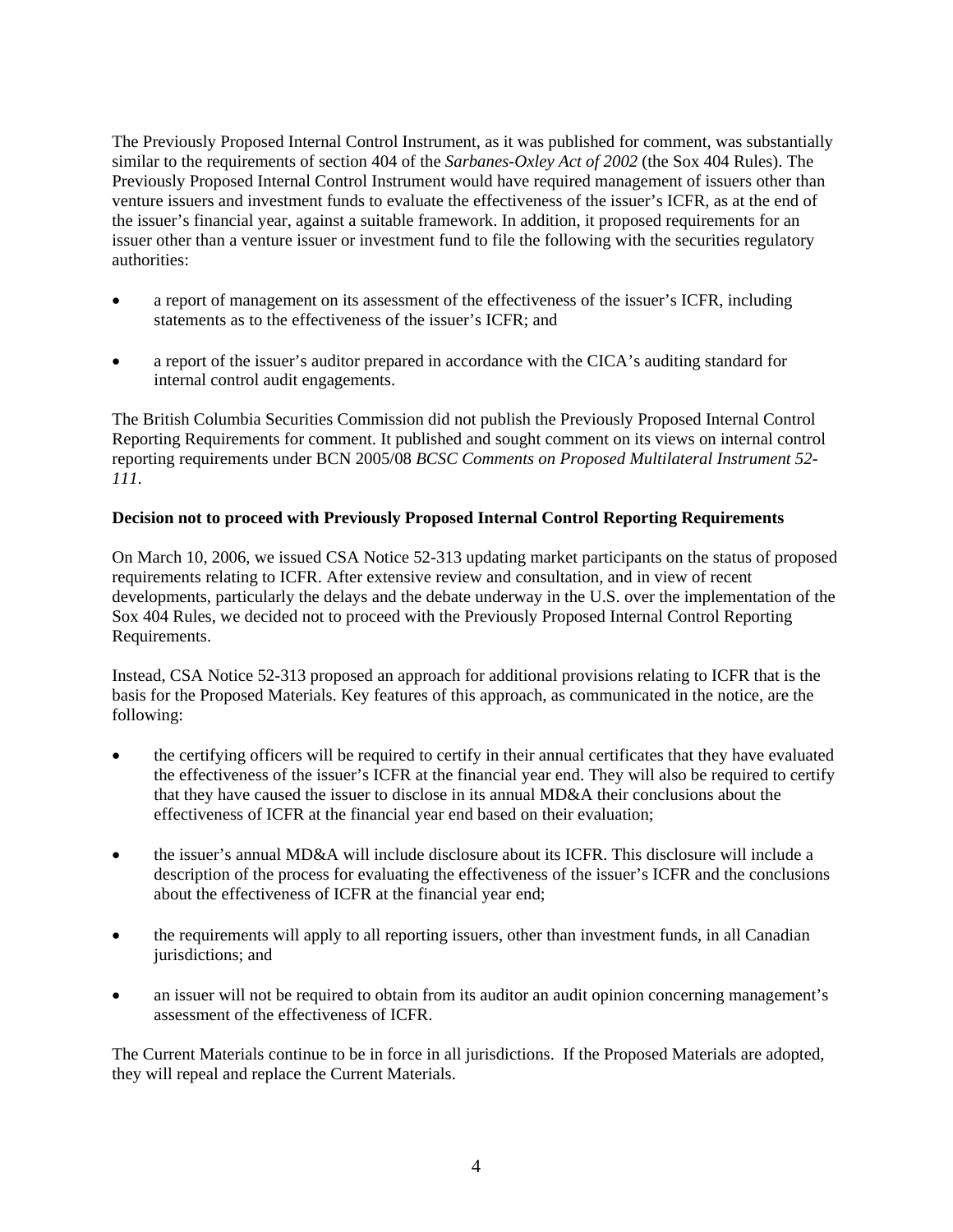## **Recent developments in U.S. relating to internal control reporting requirements**

In December 2006, the U.S. Securities Exchange Commission (SEC) published for comment its proposed interpretive guidance for management regarding its evaluation of ICFR entitled *Management's Report on Internal Control over Financial Reporting*. The proposed guidance focuses companies on (i) controls necessary for the prevention or detection of material misstatements in the financial statements and (ii) performing their evaluation in accordance with a risk-based approach. The principles-based approach emphasizes the use of judgment and provides additional guidance in the following areas:

- identifying financial reporting risks and controls;
- evaluating evidence of the operating effectiveness of ICFR;
- reporting on the overall results of management's evaluation; and
- documentation.

Also in December 2006, the Public Company Accounting Oversight Board (PCAOB) published for comment its proposed auditing standard *An Audit of Internal Control Over Financial Reporting That Is Integrated with an Audit of Financial Statements* to supersede its existing Auditing Standard No. 2. The proposed standard is designed to focus the auditor on the matters most important to internal control, eliminate unnecessary procedures, simplify and shorten the standard by reducing detail and make the audit more scalable for smaller and less complex companies.

The comment periods on both the SEC and PCAOB proposals ended on February 26, 2007.

## **5. SUMMARY OF CHANGES IN THE PROPOSED INSTRUMENT AND PROPOSED FORMS**

#### **Significant proposed amendments**

The most significant proposed changes to the Current Instrument, as reflected in the Proposed Instrument, are as follows:

- Part 1 includes a definition of "reportable deficiency" which means a deficiency, or combination of deficiencies, in the design or operation of one or more controls that would cause a reasonable person to doubt that the design or operation of ICFR provides reasonable assurance regarding the reliability of financial reporting or the preparation of financial statements for external purposes in accordance with the issuer's generally accepted accounting principles (GAAP). We developed this term to link the concept of reasonable doubt with the existing definition of ICFR, which incorporates a standard of reasonableness in assessing the reliability of financial reporting and the preparation of financial statements for external purposes in accordance with the issuer's GAAP. Any deficiency that is determined to be a reportable deficiency will be required to be disclosed in an issuer's MD&A.
- Part 2 requires an issuer to cause its certifying officers to design or supervise the design of DC&P and ICFR.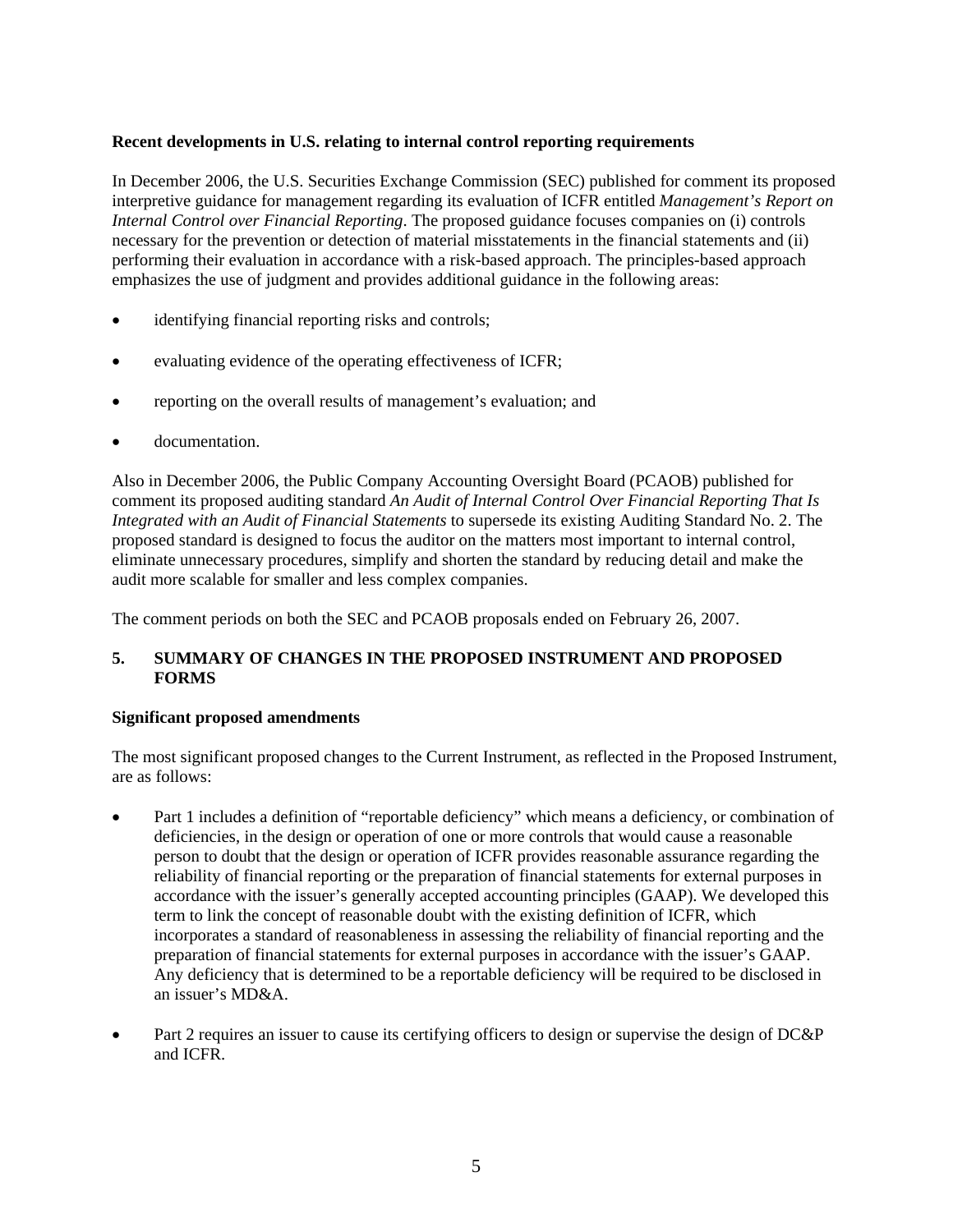- Despite the preceding requirement, if a venture issuer cannot reasonably remediate a reportable deficiency relating to design, it must disclose in its MD&A:
	- o the reportable deficiency;
	- o why the issuer cannot reasonably remediate the reporting deficiency;
	- o the risks the issuer faces relating to the reportable deficiency; and
	- o whether the issuer has mitigated those risks and if so, how.

This provision is referred to as the "ICFR design accommodation".

- Despite the requirement that an issuer cause its certifying officers to design or supervise the design of DC&P and ICFR, an issuer may cause its certifying officers to limit the scope of their design of DC&P and ICFR to exclude controls, policies and procedures carried out by:
	- o a proportionately consolidated entity in which the issuer has an interest;
	- o a variable interest entity in which the issuer has an interest; or
	- o a business that the issuer acquired not more than 90 days before the end of the period to which the certificate relates.

If the scope of the issuer's design is limited due to any of these circumstances the issuer must disclose in its MD&A the scope limitation and summary financial information of the proportionately consolidated entity, variable interest entity or acquired business that has been proportionately consolidated or consolidated in the issuer's financial statements.

- Part 3 permits certifying officers to file an annual certificate in Form 52-109F1 IPO/RTO if the issuer's first annual period (i) following its IPO ends on or before the 90<sup>th</sup> day after it became a reporting issuer, or (ii) in certain circumstances, ends on or before the  $90<sup>th</sup>$  day after completion of a reverse takeover involving the issuer. This form permits certifying officers to exclude certifications relating to ICFR.
- Part 4 permits certifying officers to file an interim certificate in Form 52-109F2 IPO/RTO if the issuer's first interim period (i) following its IPO ends on or before the  $90<sup>th</sup>$  day after it became a reporting issuer, or (ii) in certain circumstances, ends on or before the  $90<sup>th</sup>$  day after completion of a reverse takeover involving the issuer. This form permits certifying officers to exclude certifications relating to ICFR.

The most significant proposed changes to the Current Forms, as reflected in the Proposed Forms, are as follows:

- We have expanded the full annual certificate to include the following representations:
	- o The certifying officers have evaluated, or caused to be evaluated under their supervision, the effectiveness of the issuer's ICFR as of the financial year end and the issuer has disclosed in its annual MD&A: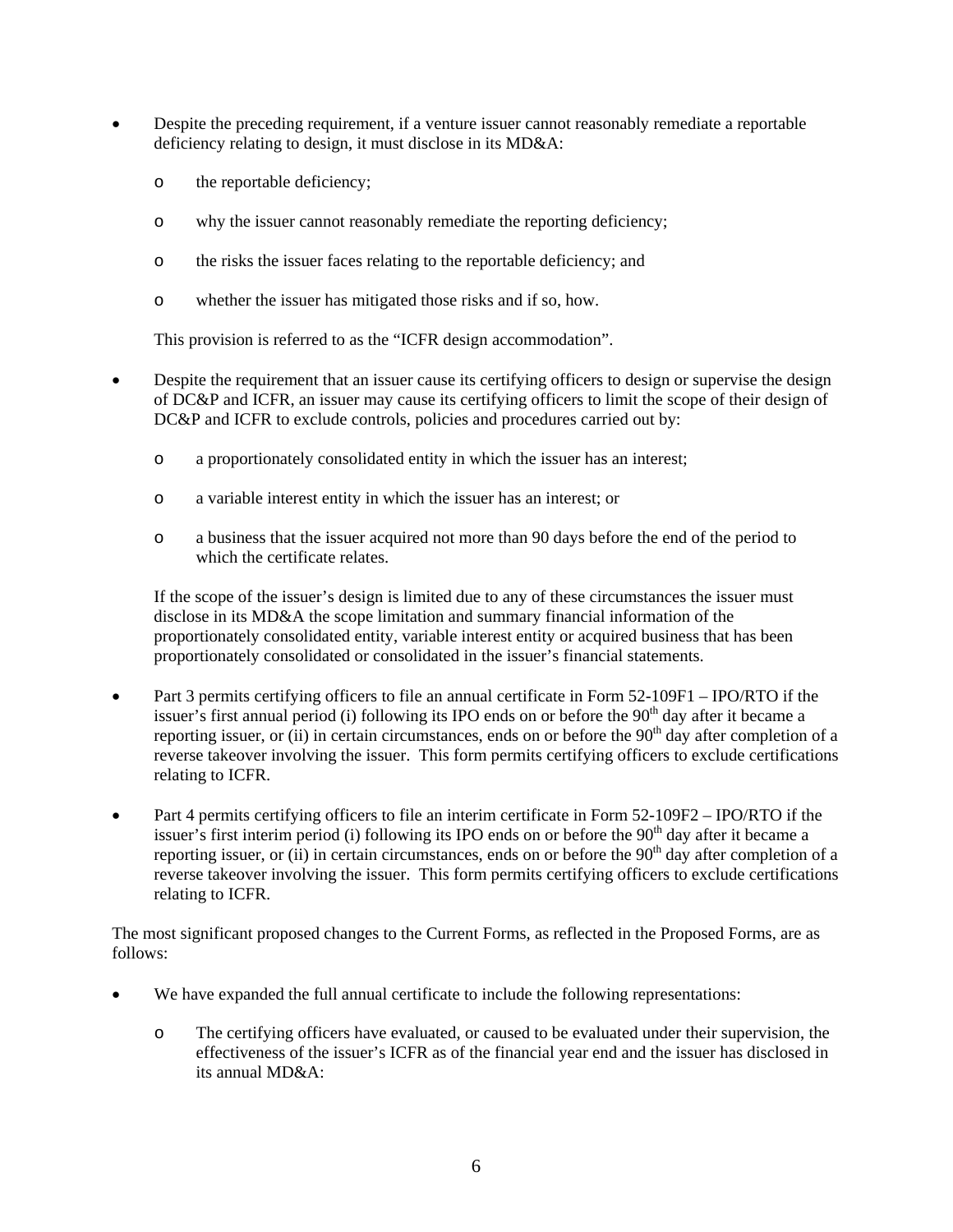- **the certifying officers' conclusions about the effectiveness of ICFR at the financial year** end based on such evaluation;
- a description of the process they used to evaluate the effectiveness of ICFR;
- a description of any reportable deficiency relating to operation of ICFR existing at the financial year end; and
- the issuer's plans, if any, to remediate any such reportable deficiency relating to operation of ICFR.
- o The issuer has disclosed in its annual MD&A a statement identifying the control framework the certifying officers used to design the issuer's ICFR or a statement that they did not use a framework, as applicable.
- o If applicable, the issuer has disclosed in its annual MD&A, for any reportable deficiency relating to design of ICFR that existed at the financial year end:
	- a description of the reportable deficiency;
	- a description of the remediation plan to address the reportable deficiency; and
	- **the completion date or expected completion date of the remediation plan.**
- o If applicable, the issuer has disclosed in its annual MD&A the disclosure relating to the ICFR design accommodation.
- o If applicable, the issuer has disclosed in its annual MD&A (i) any limitation in the scope of the certifying officers' design of DC&P and ICFR for a proportionately consolidated investment, variable interest entity or business that the issuer acquired, and (ii) summary financial information of the proportionately consolidated entity, variable interest entity or acquired business that has been proportionately consolidated or consolidated in the issuer's financial statements.
- o Based on their most recent evaluation of ICFR, the issuer's certifying officers have disclosed to the issuer's auditors, the board of directors and audit committee of the board of directors any fraud that involves management or other employees who have a significant role in the issuer's ICFR.
- We have expanded the full interim certificate to include representations relating to the design of DC&P and ICFR that are also included in the full annual certificate, as described above.
- New certificate forms will apply in the following situations: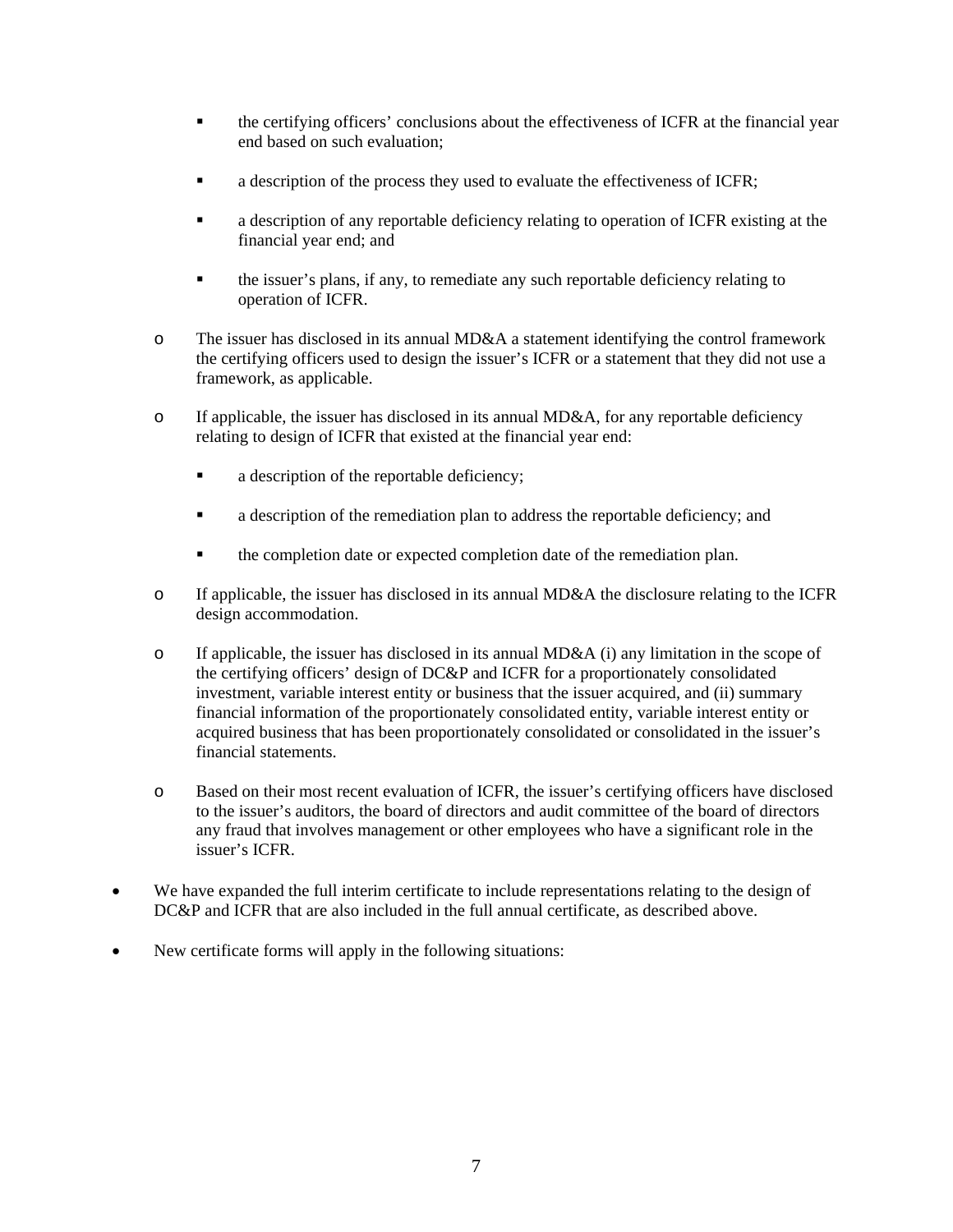- o when an issuer refiles its annual or interim financial statements, annual or interim MD&A or AIF; and
- o when a venture issuer voluntarily files an AIF after it has filed its annual financial statements and MD&A.

Appendix A presents a summary of proposed changes to the Previously Proposed Modification of the Instrument and Previously Proposed Modification of Forms as reflected in the Proposed Materials.

## *Specific requests for comment*

- 1. Do you agree with the definition of "reportable deficiency" and the proposed related disclosures? If not, why not and how would you modify it?
- 2. Do you agree that the ICFR design accommodation should be available to venture issuers? If not, please explain why you disagree.
- 3. Do you agree that our proposal to provide a scope limitation in the design of DC&P and ICFR for an issuer's interest in a proportionately consolidated investment or variable interest entity is practical and appropriate? If not, please explain why you disagree.
- 4. Do you agree that our proposal to allow certifying officers to limit the scope of their design of DC&P or ICFR within 90 days of the acquisition of a business is practical and appropriate? If not, please explain why you disagree.
- 5. Do you agree that our proposal not to require certifying officers to certify the design of ICFR within 90 days after an issuer has become a reporting issuer or following the completion of certain reverse takeover transactions is practical and appropriate? If not, please explain why you disagree.

#### **Proposed effective date**

The proposed effective date of the Proposed Instrument, which will apply to all reporting issuers other than investment funds, is June 30, 2008. Since all issuers other than investment funds must certify the design of ICFR for financial years ending after June 29, 2006, issuers will have significant time between the certification of design and the certification of the evaluation of the effectiveness of ICFR to complete the evaluation. As a result, we believe issuers will have adequate time to prepare for and complete an evaluation of their ICFR.

#### **6. SUMMARY OF ADDITIONAL GUIDANCE INCLUDED IN THE PROPOSED POLICY**

We have significantly expanded the Proposed Policy to assist issuers and advisors in understanding how to interpret and apply certain provisions of the Proposed Instrument. The proposed guidance includes the following:

- A list of available control frameworks that might provide certifying officers with a useful reference when designing or evaluating the effectiveness of ICFR.
- Considerations for the design of DC&P and ICFR, including: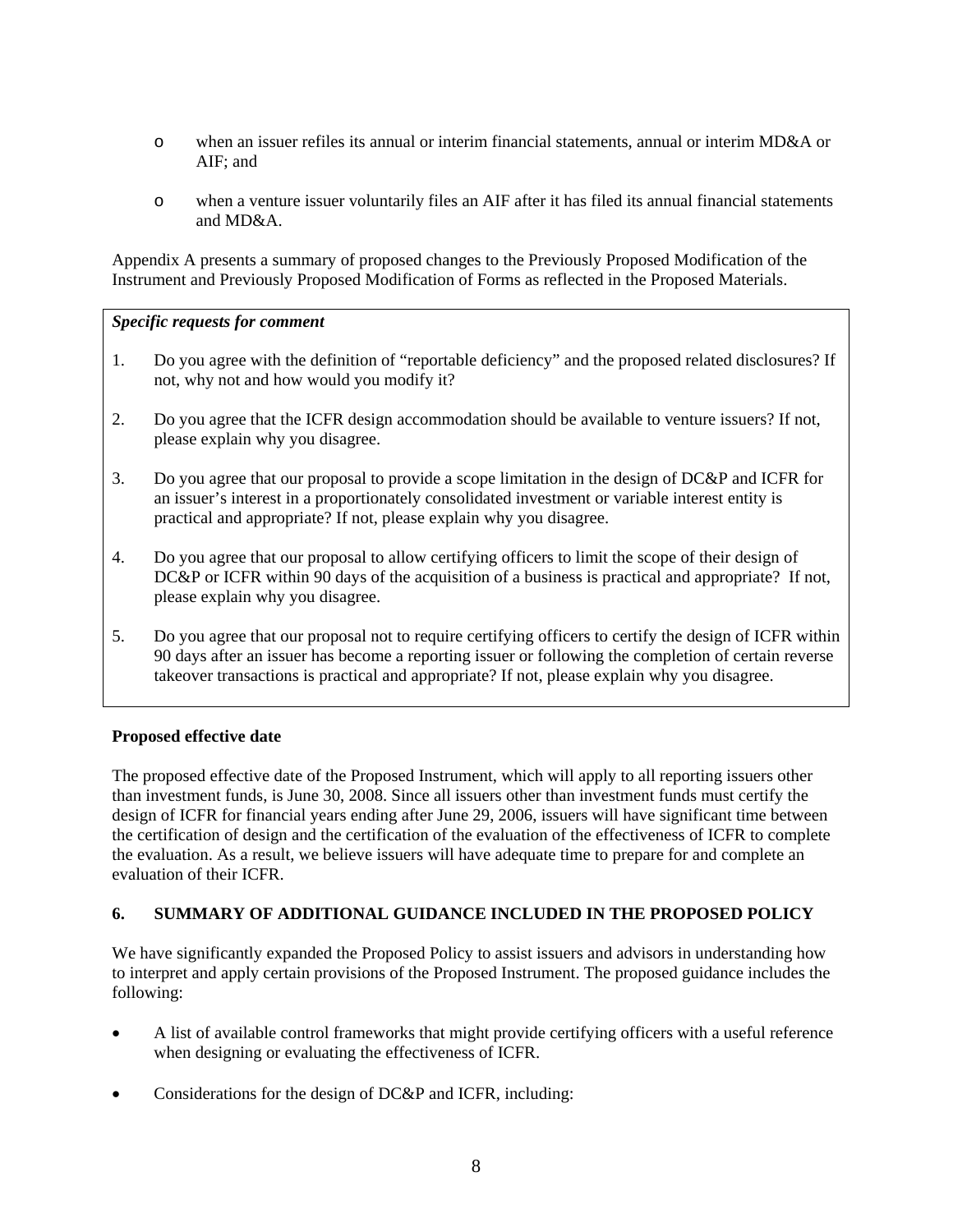- o the use of a top-down, risk-based approach;
- o the importance of developing and maintaining a control environment as the foundation upon which all other components of DC&P and ICFR are based;
- o the components that should generally be included in the design of DC&P and ICFR;
- o the key features of ICFR and related design challenges; and
- o the extent and form of documentation to support the certifying officers' design of DC&P and ICFR.
- Considerations for the evaluation of DC&P and ICFR, including:
	- o the evaluation tools that certifying officers might use to perform their DC&P and ICFR evaluations; and
	- o the extent of documentation to support the certifying officers' evaluations of DC&P and ICFR.
- Guidance for determining whether a reportable deficiency exists.
- A discussion of the role of directors and audit committees in relation to DC&P and ICFR.
- A discussion of the effect on an issuer's DC&P and ICFR of various types of investments including subsidiaries, variable interest entities, proportionately consolidated entities, equity investments and portfolio investments.
- A discussion of the effect on an issuer's DC&P and ICFR of a recent acquisition of a business.

#### *Specific requests for comment*

- 6. Do you agree that the nature and extent of guidance provided in the Proposed Policy, particularly in Parts 6, 7 and 8, is appropriate? If not, please explain why and how it should be modified.
- 7. Are there any specific topics that we have not addressed in the Proposed Policy on which you believe guidance is required?

# **7. RELATED INSTRUMENTS**

The Proposed Materials are related to:

- National Instrument 51-102 *Continuous Disclosure Obligations*;
- National Instrument 71-102 *Continuous Disclosure and Other Exemptions Relating to Foreign Issuers*;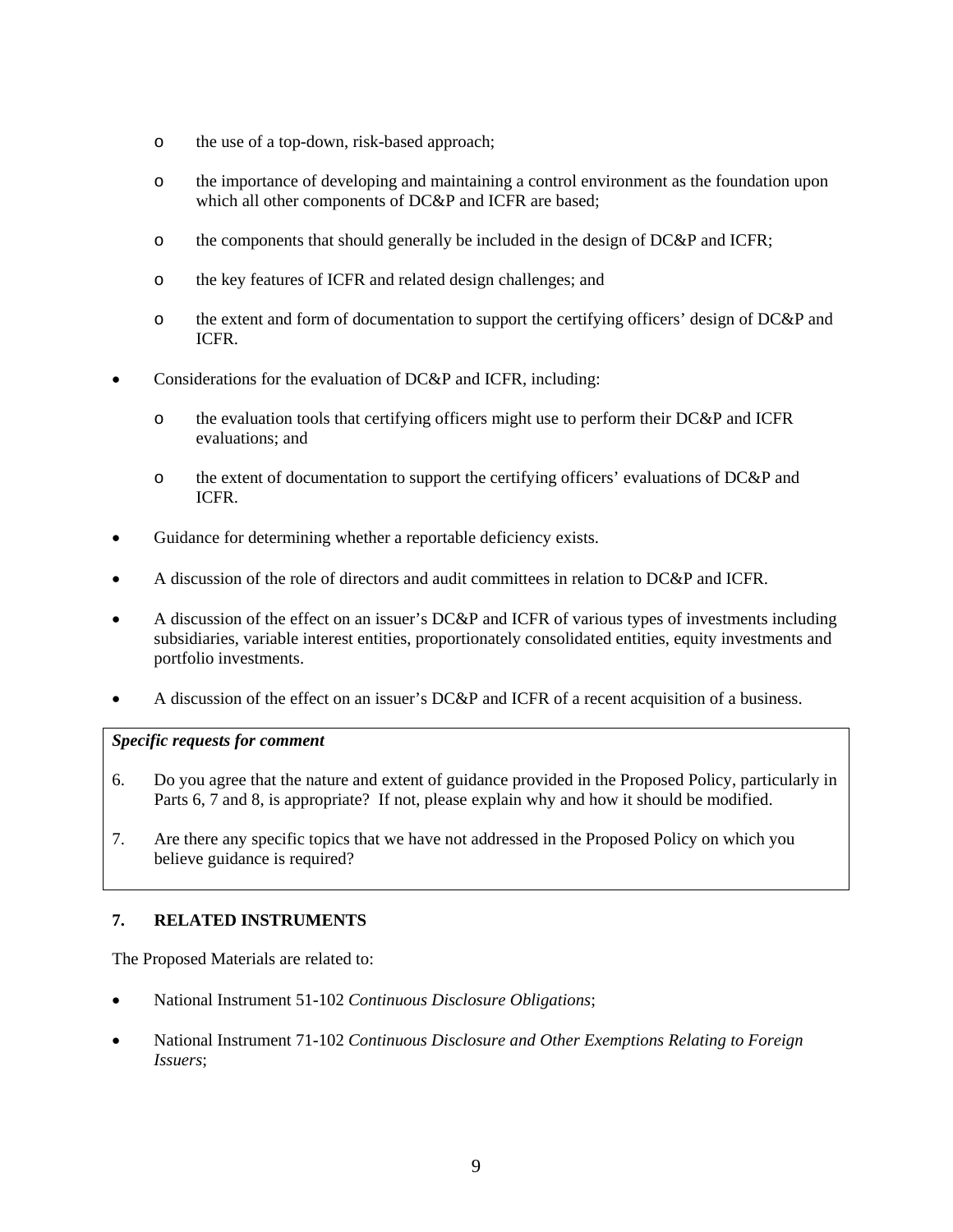- National Instrument 52-107 *Acceptable Accounting Principles, Auditing Standards and Reporting Currency*;
- National Instrument 52-108 *Auditor Oversight*; and
- Multilateral Instrument 52-110 *Audit Committees* and BC Instrument 52-509 *Audit Committees*.

# **8. AUTHORITY – ONTARIO**

The following provisions of the *Securities Act* (Ontario) (the Act) provide the Ontario Securities Commission (the Commission) with authority to adopt the Proposed Materials:

- Paragraph 143(1) 10 authorizes the Commission to make rules prescribing requirements in respect of the books, records and other documents required by subsection 19(1) of the Act to be kept by market participants, including the form in which and the period for which the books, records and other documents are to be kept;
- Paragraph 143(1) 22 authorizes the Commission to make rules prescribing requirements in respect of the preparation and dissemination and other use, by reporting issuers, of documents providing for continuous disclosure that are in addition to the requirements under the Act;
- Paragraph 143(1) 24 authorizes the Commission make rules requiring issuers or other persons to comply, in whole or in part, with the continuous disclosure filing requirements;
- Paragraph 143(1) 25 authorizes the Commission to make rules prescribing requirements in respect of financial accounting, reporting and auditing for the purposes of the Act, the regulations and the rules;
- Paragraph 143(1) 39 authorizes the Commission to make rules requiring or respecting the media, format, preparation, form, content, execution, certification, dissemination and other use, filing and review of all documents required under or governed by the Act, the regulations or the rules and all documents determined by the regulations or the rules to be ancillary to the documents, including financial statements, proxies and information circulars;
- Paragraph 143(1) 39.1 authorizes the Commission to make rules governing the approval of any document described in paragraph 143(1) 39 of the Act;
- Paragraphs 143(1) 58 and 59 authorize the Commission to make rules requiring reporting issuers to devise and maintain systems of DC&P and internal controls, the effectiveness and efficiency of their operations, including financial reporting and assets control; and
- Paragraphs 143(1) 60 and 61 authorize the Commission to make rules requiring chief executive officers and chief financial officers of reporting issuers to provide certification relating to the establishment, maintenance and evaluation of the systems of DC&P and internal controls.

# **9. SUMMARY OF WRITTEN COMMENTS RECEIVED BY THE CSA**

The Previously Proposed Internal Control Requirements were published for 90-day comment on February 4, 2005. On May 27, 2005 this comment period was extended for an additional 26 days to June 30, 2005.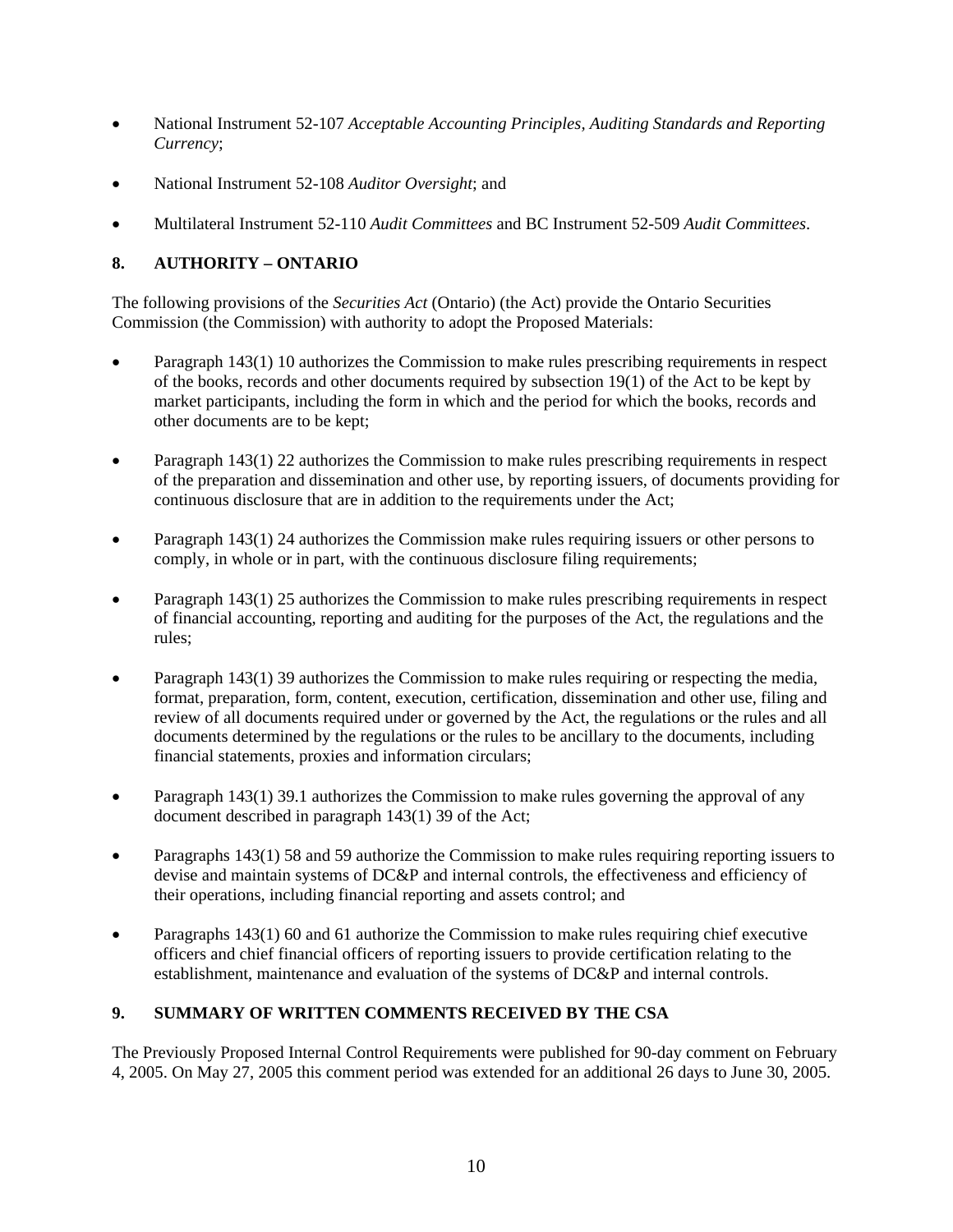During the comment period, we received submissions from 64 commenters. We have considered the comments received and thank all the commenters. The names of the commenters are contained in Appendix B of this notice and a summary of their comments, together with the CSA responses, are contained in Appendix C of this notice.

# **10. ALTERNATIVES CONSIDERED**

Prior to this publication, members of the CSA other than British Columbia published the Previously Proposed Internal Control Reporting Requirements for comment on February 4, 2005. After extensive review and consultation, we determined not to proceed with the Previously Proposed Internal Control Reporting Requirements, and instead expand the Current Materials.

The proposed amendments to the Current Materials are intended to improve the effectiveness of this instrument, which we believe will better serve issuers, investors and other market participants. We believe the Proposed Materials will also contribute towards achieving our objectives to improve quality, reliability and transparency of financial reporting while balancing the costs and benefits associated with the internal control reporting requirements.

We considered no other alternatives.

#### **11. RELIANCE ON UNPUBLISHED STUDIES, ETC.**

In developing the Proposed Materials, we did not rely upon any significant unpublished study, report or other written materials.

#### **12. WITHDRAWAL OF NOTICES**

The following notices are no longer required and we therefore withdraw them in all Canadian jurisdictions in which they were published:

- CSA Notice 52-313 *Status of Proposed MI 52-111 Reporting on Internal Control over Financial Reporting and Proposed Amended and Restated MI 52-109 Certification of Disclosure in Issuers' Annual and Interim Filings*; and
- CSA Notice 52-317 *Timing of Proposed National Instrument 52-109 Certification of Disclosure in Issuers' Annual and Interim Filings*.

#### **13. COMMENTS**

We invite interested parties to make written submissions on the Proposed Materials. We will consider submissions received by June 28, 2007. **Due to timing concerns, we will not consider comments received after the deadline.**

Please address your submissions to the following securities regulatory authorities:

British Columbia Securities Commission Alberta Securities Commission Saskatchewan Securities Commission Manitoba Securities Commission Ontario Securities Commission Autorité des marchés financiers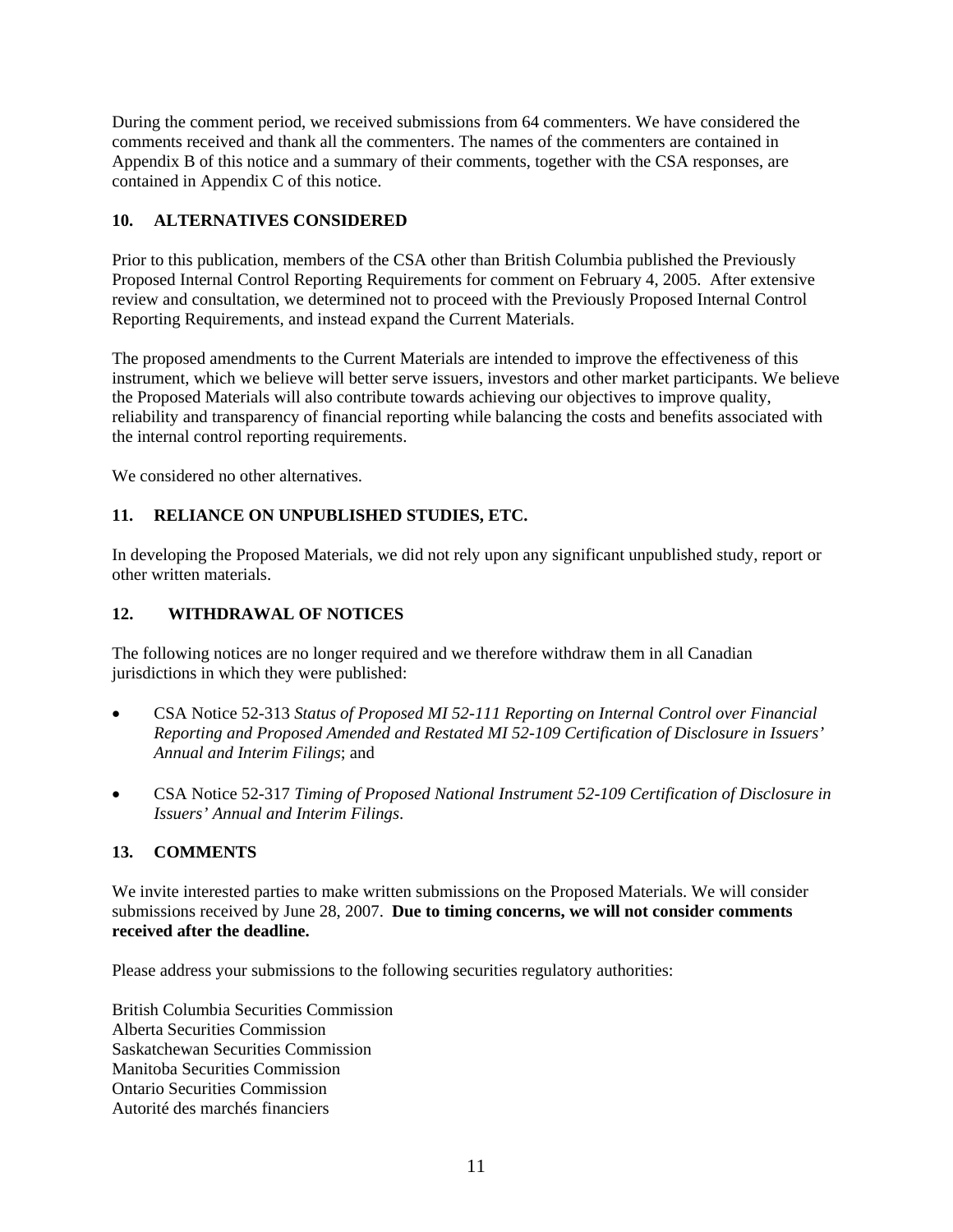Nova Scotia Securities Commission New Brunswick Securities Commission Office of the Attorney General, Prince Edward Island Securities Commission of Newfoundland and Labrador Registrar of Securities, Government of Yukon Registrar of Securities, Department of Justice, Government of the Northwest Territories Registrar of Securities, Legal Registries Division, Department of Justice, Government of Nunavut

Please deliver your comments to the addresses below. Your comments will be distributed to the other participating CSA members.

John Stevenson, Secretary Ontario Securities Commission 20 Queen Street West Suite 1900, Box 55 Toronto, Ontario M5H 3S8 Fax: (416) 593 8145 E-mail: jstevenson@osc.gov.on.ca

Anne-Marie Beaudoin, Directrice du secrétariat Autorité des marchés financiers Tour de la Bourse 800, square Victoria C.P. 246, 22e étage Montréal, Québec, H4Z 1G3 Fax: (514) 864 6381 E-mail: consultation-en-cours@lautorite.qc.ca

If you are not sending your comments by e-mail, please send a diskette containing your comments (in DOS or Windows format, preferably Word).

We cannot keep submissions confidential because securities legislation in certain provinces requires that a summary of the written comments received during the comment period be published.

# **14. QUESTIONS**

Please refer your questions to any of:

*Ontario Securities Commission* 

John Carchrae Chief Accountant (416) 593 8221 jcarchrae@osc.gov.on.ca

Mark Pinch Accountant, Corporate Finance (416) 593 8057 mpinch@osc.gov.on.ca

Marion Kirsh Associate Chief Accountant (416) 593 8282 mkirsh@osc.gov.on.ca

Lynne Woollcombe Legal Counsel, Corporate Finance (416) 204 8968 lwoollcombe@osc.gov.on.ca